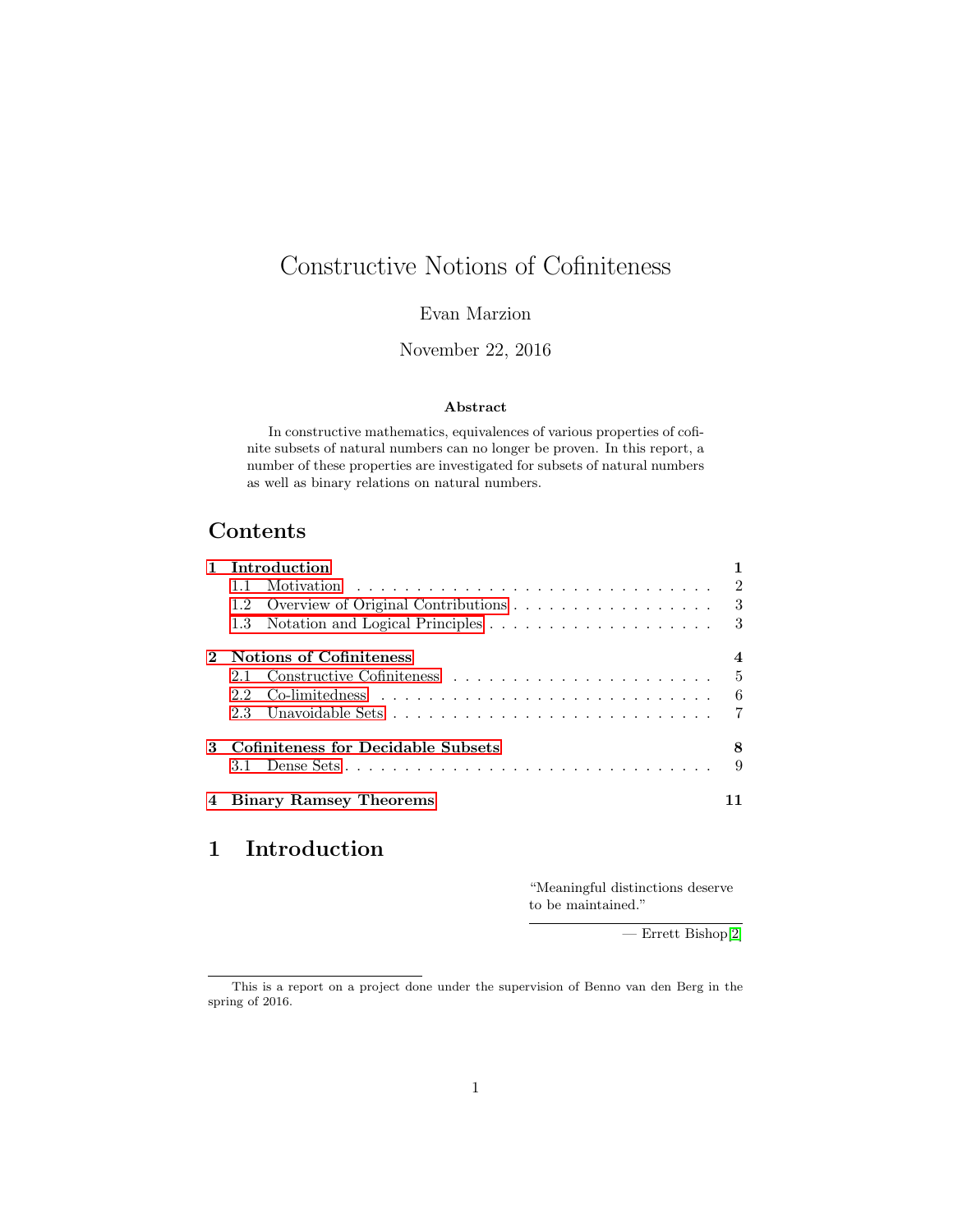### <span id="page-1-0"></span>1.1 Motivation

In mathematics, the question of how much should be assumed is a delicate one. On one hand, making fewer assumptions about our structures of interest enriches the study of these structures, providing a more challenging and perhaps more satisfying environment in which to establish results. On the other hand, we also want our structures to be tame enough so that we aren't forever lost and unable to understand anything about them. This is often reflected in a mathematician's own professional taste. For instance, a group theorist might find abelian groups boring, since the presence of commutativity seems to destroy many interesting problems and situations. However, they may at the same time find semigroups and monoids uninteresting as well, since the lack of invertibility limits the results they can prove and structure they can explore. To summarize: mathematicians want structure, but only just enough.

This same phenomenon presents itself in the foundations of mathematics. In the absence of classical principles, familiar notions can split into multiple inequivalent ones. The classical mathematician may find these differences uninspiring and consequently chooses to meld them back together with classical reasoning. On the contrary, the constructivist mathematician may welcome these newfound distinctions as enriching their area of study and providing new topics to explore.

Regardless of one's own preferences on these matters, it is difficult to justify destroying distinctions when said distinctions are natural. As a motivating ex-ample, consider the following theorem<sup>[1](#page-1-1)</sup>:

**Theorem 1.1** (Skolem-Mahler-Lech). Let  $f : \mathbb{N} \to \mathbb{Z}$  be a linear recurrence. Then the zero set of f is, modulo some finite set of 'sporadic' zeroes, a union of residue classes.

For a nice overview of this result and a discussion of some of the issues we are about to face, we direct the reader to [\[4\]](#page-13-1).

We might say that the zero set of  $f$  is almost always periodic, where by 'almost always' we mean that it is cofinite.

But what exactly do we mean when we say that  $X$  is cofinite? Classically, we might say that its complement, the set of sporadic zeroes, is bound in size, i.e. it has size at most n for some  $n \in \mathbb{N}$ . Alternatively, we could say that this set of sporadic zeroes is bound above by some N. Yet another alternative is to explicitly list the complement:

$$
\mathbb{N} \setminus X = \{x_0, \ldots, x_{n-1}\}
$$

<span id="page-1-1"></span><sup>1</sup>My thanks to Benno van den Berg for drawing my attention to this example.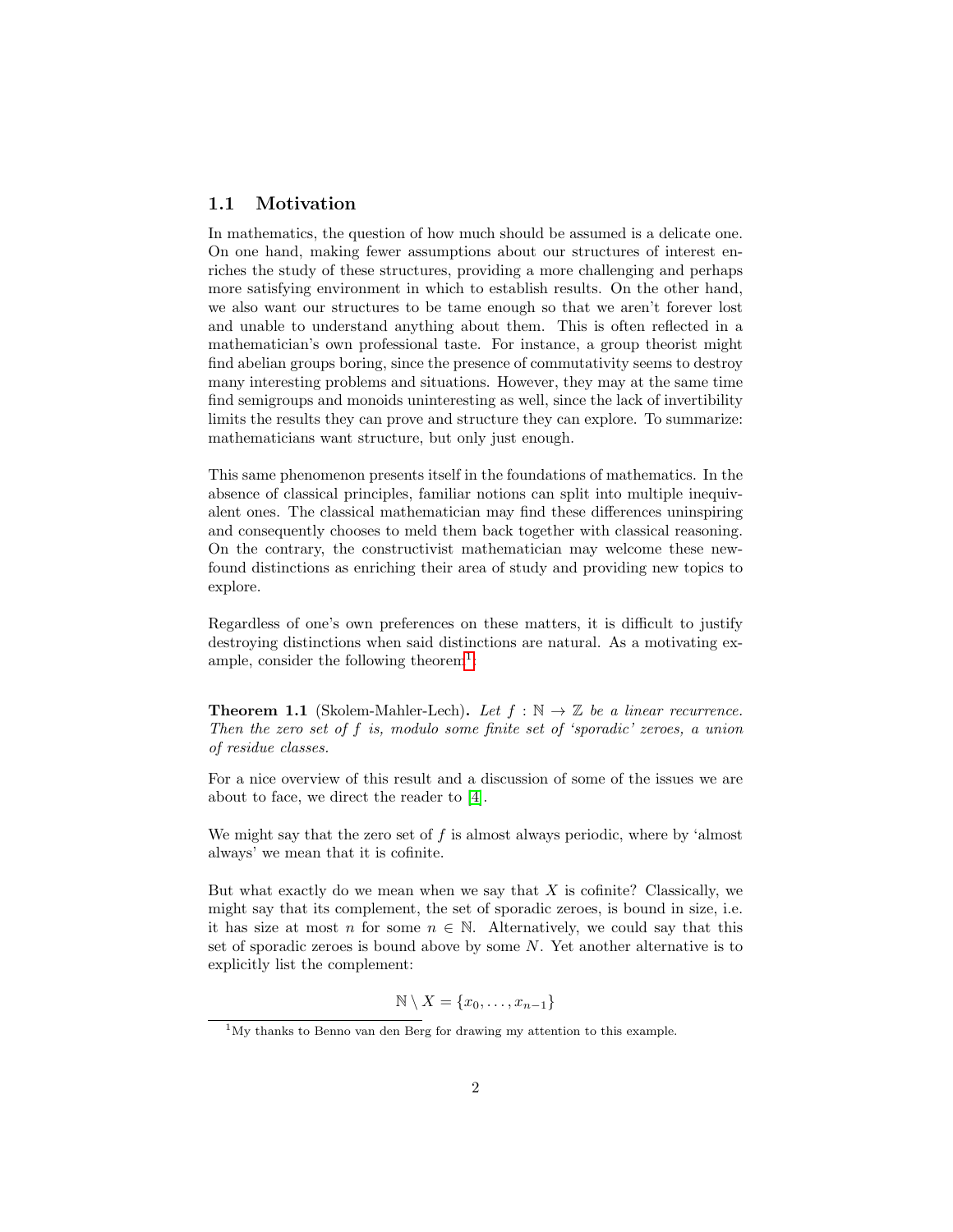for some  $n$  and elements  $x_i$ . Classically, all three are of course equivalent, and yet the third somehow seems to give us the most information: we have both the cardinality of the complement  $(n)$  as well as an upper bound on it  $(\max(x_i)_{i=0}^{n-1})$ and on top of that, we fully understand what  $X$  looks like. The upper bound also seems more useful than the size bound, since an upper bound obviously doubles as a size bound, but not vice-versa.

Returning to our example, what can we say about our sporadic zeroes constructively? It is known that we may effectively find a bound on the number of sporadic zeroes of  $f$ .[\[4\]](#page-13-1) However, it is still an open question as to whether or not we can effectively find an upper bound for these zeroes. We could say that the sporadic zeroes are effectively bound in size but not in space.

This example seems to suggest that there is a meaningful distinction between 'bound in size' and 'bound in space' which is hidden by classical logic. But are these actually two distinct notions? Thus far, all we have said is that it is not immediately obvious how to obtain the space bound from the size bound. In this report, we will tackle these sorts of questions and more by exploring various properties of subsets of natural numbers which all reduce to cofiniteness in a classical setting. In the specific case mentioned above, we will show that these two notions are indeed distinct, and through similar proofs we shall see that there are many more such notions which turn out to be in-equivalent in a constructive setting.

### <span id="page-2-0"></span>1.2 Overview of Original Contributions

We provide a proof that the so-called unavoidable and co-limited sets can be separated constructively. We introduce two new notions of cofiniteness, called repetition unavoidable and dense, and show that they have the filter properties. We prove a version of the binary Ramsey theorem for co-limited subsets.

### <span id="page-2-1"></span>1.3 Notation and Logical Principles

Let  $\mathbf{2} := \{0,1\}$ , S denote the set of strictly increasing maps from N to N, and  $S^*$  denote the (non-strictly) increasing maps from  $\mathbb N$  to  $\mathbb N$ .

Throughout this work, we will be working in some system of constructive set theory which is neutral regarding classical principles (that is to say, it will be consistent to add the full Law of Excluded Middle). Consequently, we will not be able to show that two properties are distinct if they actually coincide in a classical setting. To get around this, we will instead separate properties by showing that their equivalence implies a certain constructive 'taboo', namely the Limited Principle of Omniscience.

We shall take **LPO** to denote the Limited Principle of Omniscience, that is,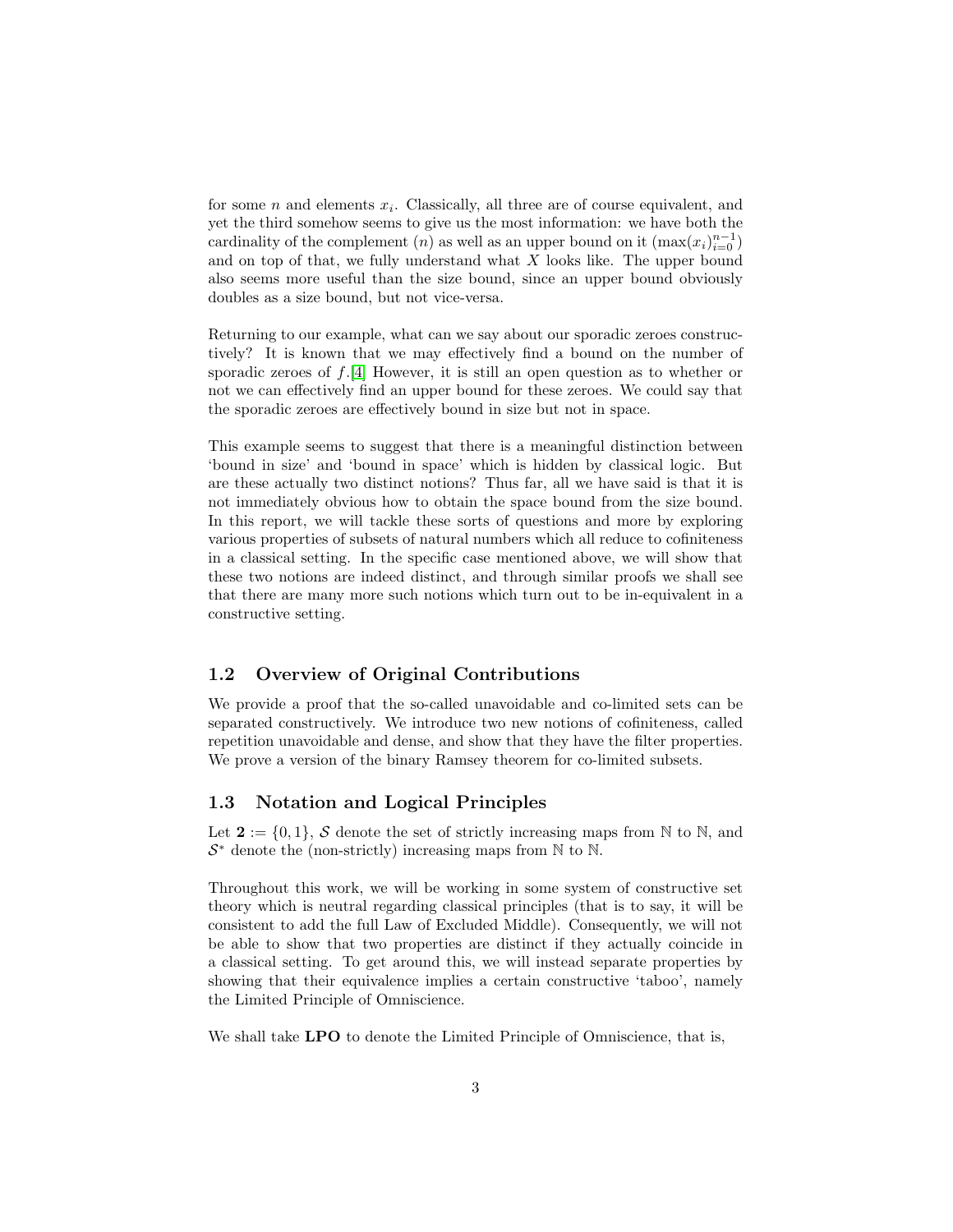$$
LPO := \forall f : \mathbb{N} \to \mathbf{2}, (\exists x, f(x) = 1) \lor (\forall x, f(x) = 0).
$$

From a computational perspective, LPO tells us that the halting problem can be decided. Since the halting problem is not computable, and since we expect constructive proofs to have some computational content, we reasonably take LPO to be a non-constructive principle.

We shall let  $AC_{0,0}$  denote the following axiom scheme:

 $\forall m \in \mathbb{N} \exists n \in \mathbb{N} \varphi(m,n) \rightarrow \exists f : \mathbb{N} \rightarrow \mathbb{N} \forall m \in \mathbb{N} \varphi(m,f(m))$ 

where  $\varphi$  is an arbitrary binary predicate on the natural numbers. Constructively, we may justify this axiom scheme by arguing that the strong constructive readings of the quantifiers on the left-hand side gives us an effective procedure, yielding the function from the right-hand side.

We shall let M denote Markov's Principle:

$$
\mathbf{M} := \forall f : \mathbb{N} \to \mathbf{2}, \neg\neg \exists x. f(x) = 1 \to \exists x. f(x) = 1.
$$

Constructively, we may justify this principle as the logical expression of unbounded search: If we know that f cannot be zero everywhere, check  $f(0)$ ,  $f(1)$ ,  $f(2)$  and so on until we've encountered an i such that  $f(i) = 1$ .

By CT we will mean Church's Thesis:

$$
CT := \forall f : \mathbb{N} \to \mathbb{N}, \exists e \in \mathbb{N}, e \text{ encodes } f.
$$

Church's thesis can be thought of as saying that every function  $f$  between natural numbers is computable in the general recursive sense, and furthermore that we have access to the "source code" for  $f$  (by means of the index  $e$ ).

# <span id="page-3-0"></span>2 Notions of Cofiniteness

Let  $\mathcal{F} \subseteq \mathcal{P}(\mathbb{N})$ . If F is to match our intuition behind cofinite subsets, it should satisfy a number of properties. In particular we expect that

- 1.  $\mathbb{N} \in \mathcal{F}$ .
- 2. For any  $A, B$ , if  $A \in \mathcal{F}$  and  $A \subseteq B$ , then  $B \in \mathcal{F}$ .
- 3. For any  $A, B \in F$ ,  $A \cap B$  is also in  $\mathcal{F}$ .

Families of sets that satisfy the above three properties are called filters. Consequently, we shall refer to the above three properties as the filter properties. Typically, the first two properties are easy to verify, and throughout this work we will omit proofs of them.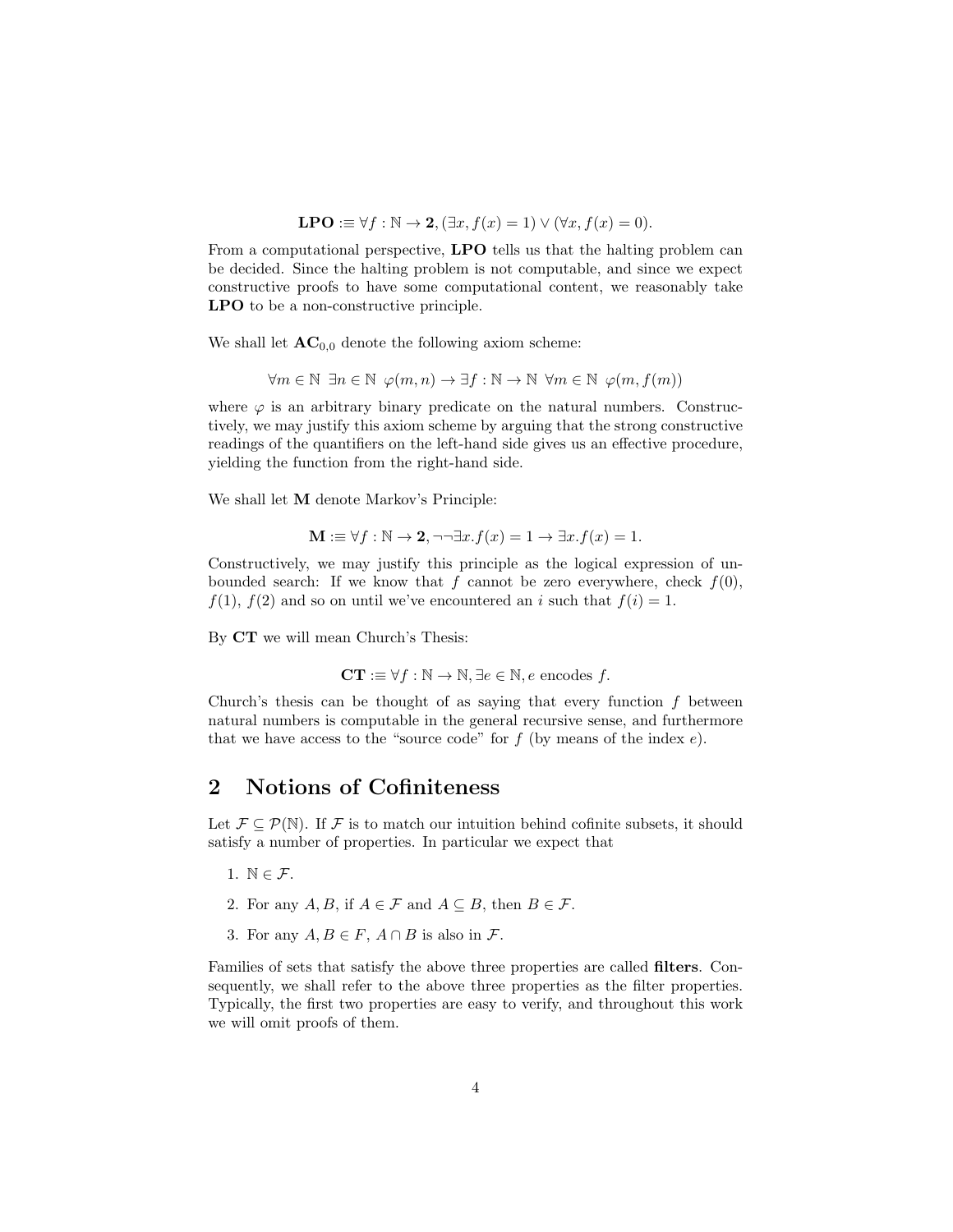## <span id="page-4-0"></span>2.1 Constructive Cofiniteness

**Definition 2.1.**  $A \subseteq \mathbb{N}$  is said to be **cofinite** if there is a natural number n such that for all  $k \geq n, k \in A$ .

Let Cof denote the family of cofinite subsets of N.

#### Lemma 2.2. Cof is a filter.

Proof. The proof is trivial.

At first glance, it might seem that there is a stronger notion of cofiniteness which we've already mentioned in the introduction. Consider the following proposed definition:

**Definition 2.3.** A is said to be **strongly cofinite** if there is a number  $n$  and numbers  $b_0, \ldots b_{n-1}$  such that

$$
\mathbb{N} \setminus A = \{b_0, \ldots, b_{n-1}\}.
$$

As it turns out, this definition is too strong in a constructive setting. Specifically, it does not form a filter:

Lemma 2.4. Suppose that the strongly cofinite sets are upward closed. Then the Law of Excluded Middle holds.

*Proof.* Let  $\varphi$  be an arbitrary proposition. Define

$$
A_{\varphi} := \{ n \mid \varphi \vee n > 0 \}.
$$

Clearly,  $\{1, 2, 3, \ldots\}$  is strongly cofinite and  $\{1, 2, 3, \ldots\} \subseteq A_{\varphi}$ . However, if  $A_{\varphi}$ is strongly cofinite, we can then decide  $\varphi$  by checking whether  $0 \in \mathbb{N} \setminus A_{\varphi}$ .  $\Box$ 

As it turns out, Cof is the strongest notion of cofiniteness that satisfies the filter properties as well as other intuitive properties of cofiniteness. Therefore, we are justified in giving it the actual name "cofinite". To show this, we introduce the following property:

**Definition 2.5.** Let  $\mathcal{F} \subseteq \mathcal{P}(\mathbb{N})$ . We shall say that  $\mathcal{F}$  is **closed under finite** difference if for every  $A \in F$  and  $n \in \mathbb{N}$ ,  $A \setminus \{n\} \in \mathcal{F}$  as well.

Lemma 2.6. Cof is closed under finite difference.

*Proof.* Suppose  $A \in \mathbf{Cof}$  with associated value n, and  $m \in \mathbb{N}$ . It is easy to see that  $n' := \max(n, m + 1)$  does the trick for  $A \setminus \{m\}.$ 

 $\Box$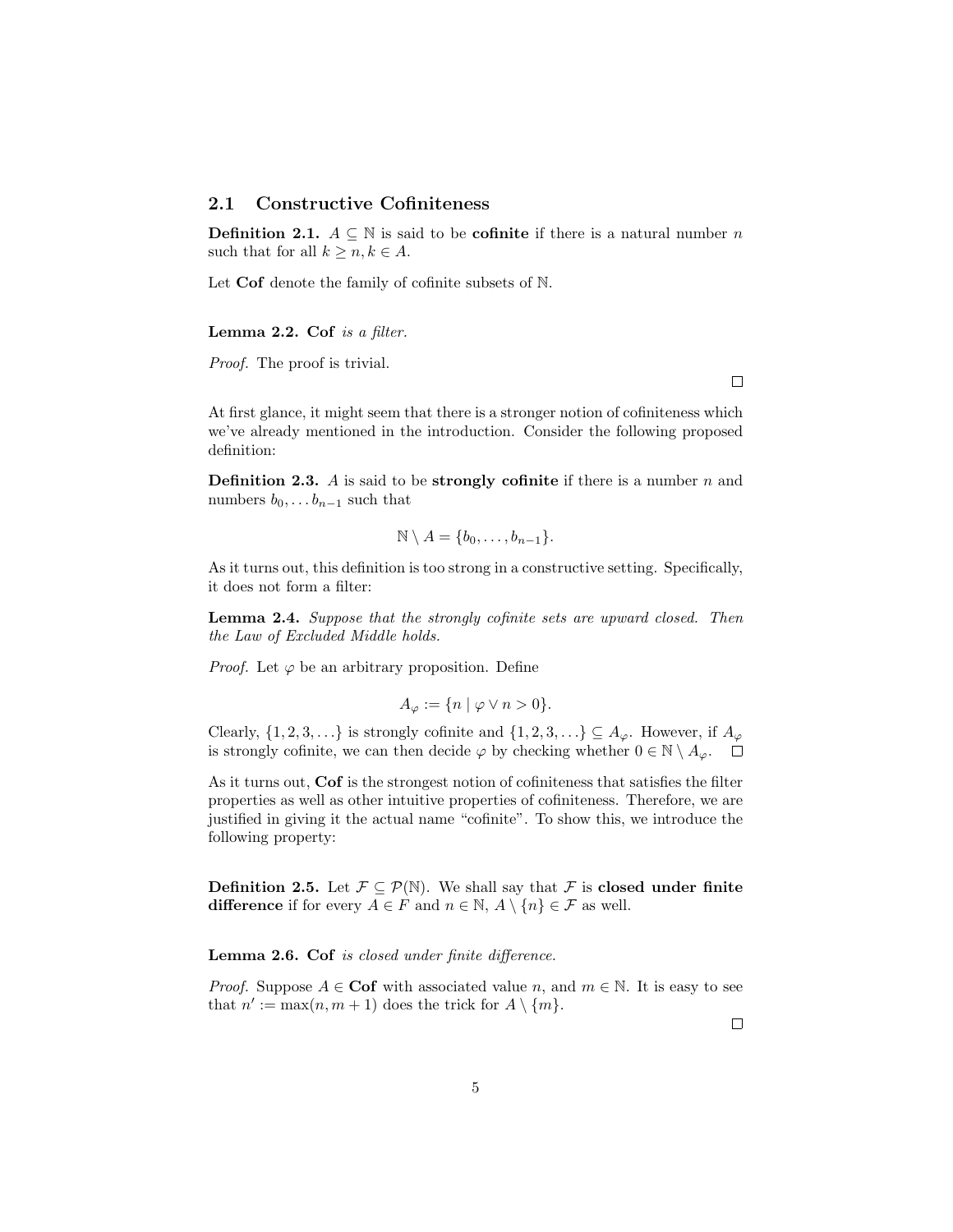Clearly, being closed under finite difference is a property that we should expect a notion of cofiniteness to have. Therefore, we make our argument for Cof being the strongest constructive notion of cofiniteness through the following lemma:

**Lemma 2.7.** Let  $F$  be a filter which is closed under finite difference. Then  $\mathbf{Cof} \subseteq \mathcal{F}.$ 

*Proof.* It follows from finite difference and induction that for each  $n$ , we have that  $\{x \in \mathbb{N} \mid x \geq n\} \in \mathcal{F}$ . For arbitrary  $A \in \mathbf{Cof}$  it is the case that  $\{x \in \mathbb{N} \mid$  $x \geq n$   $\subseteq$  A for some *n*. Thus  $A \in \mathcal{F}$  by upward-closedness.  $\Box$ 

## <span id="page-5-0"></span>2.2 Co-limitedness

**Definition 2.8.**  $A \subseteq \mathbb{N}$  is said to be **co-limited** if there is a natural number n such that for all sets of numbers  $a_0, \ldots, a_n$  distinct, there is some  $a_i$   $(0 \le i \le n)$ such that  $a_i \in A$ .

Let Col denote the family of co-limited subsets of N.

**Lemma 2.9.** Let  $A \in \text{Col}$  with associated value k. For every n and  $a_0, \ldots, a_{k+n}$ distinct, there are  $a_{i_0}, \ldots, a_{i_n} \in A$  which are distinct.

*Proof.* Induction on n. If  $n = 0$  this is precisely the definition of co-limitedness. Suppose then that the statement holds for n and we have  $a_0, \ldots, a_{k+n+1}$  distinct. By the inductive hypothesis, we can find  $a_{i_0}, \ldots, a_{i_n} \in A$ . There are  $k + n +$  $2 - (n + 1) = k + 1$  remaining numbers, so we may select one more number in A amongst the numbers which haven't already been selected.  $\Box$ 

Lemma 2.10. Col is a filter.

*Proof.* Let  $A, B \in \mathbf{Col}$  with associated values k and l, respectively. We claim that  $k + l$  does the trick for  $A \cap B$ . Suppose that  $a_0, \ldots, a_{k+l}$  are distinct numbers. By the previous lemma, there are  $a_{i_0}, \ldots, a_{i_l} \in A$  which are distinct. It then follows from the co-limitedness of B that there is some  $a_{i_j} \in B$  amongst these numbers. We then conclude that  $a_{i_j} \in A \cap B$ .  $\Box$ 

Just as cofinite sets can be thought of as sets whose complement is explicitly bound, co-limited sets can be thought of as sets whose complement is bound in terms of cardinality. A bound on the complement of a set obviously gives a cardinality bound as well, but the cardinality bound will generally not tell us how to bound the complement spatially. These facts are expressed and proven below:

#### Lemma 2.11. Cof  $\subset$  Col.

*Proof.* Suppose  $A \in \mathbf{Cof}$  with associated value n. If  $a_0, \ldots, a_n$  are distinct, then there is some  $a_i \geq n$  by the pigeonhole principle. Therefore,  $a_i \in A$ .  $\Box$ 

<span id="page-5-1"></span>Lemma 2.12. Col ⊆ Cof ⇒ LPO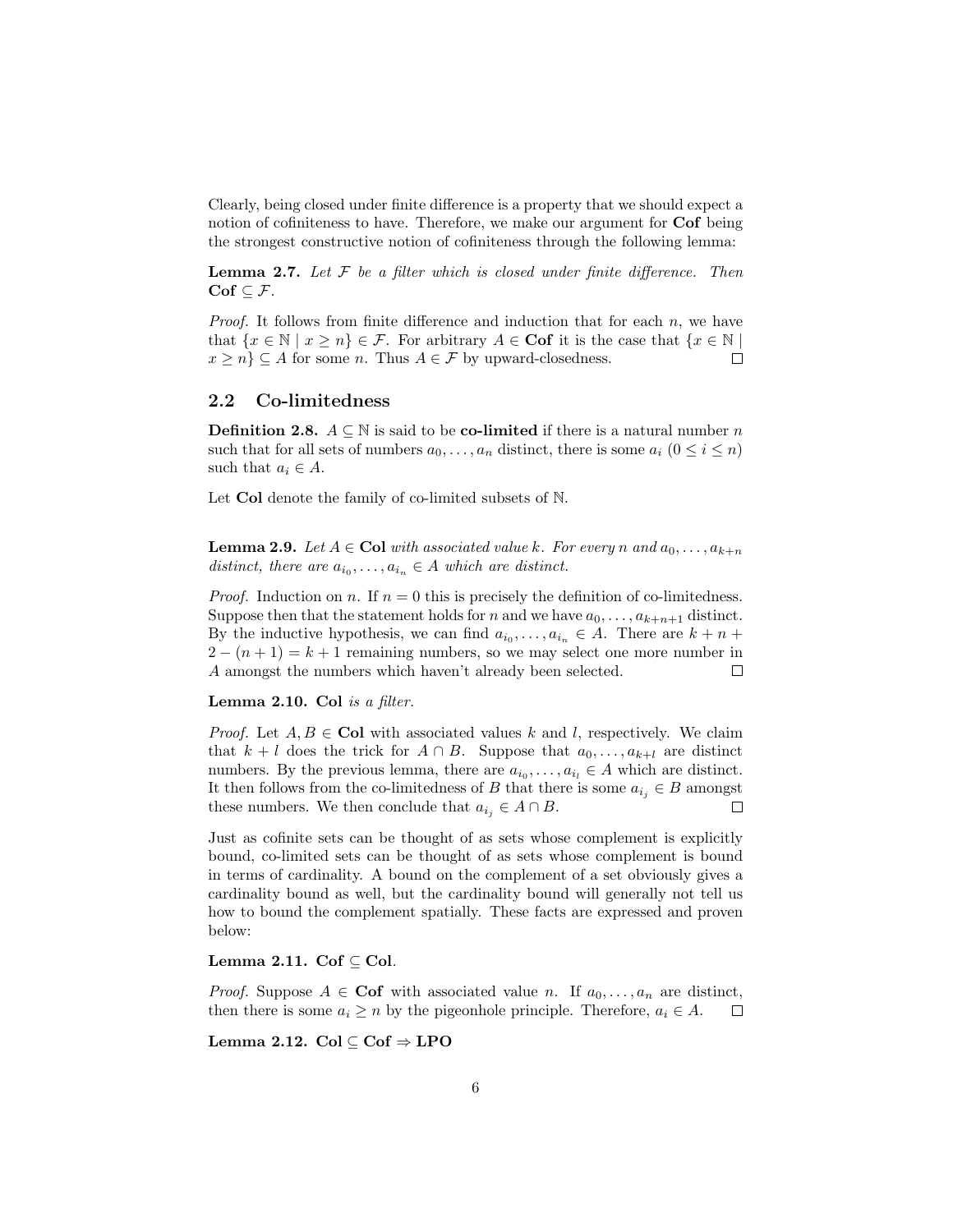*Proof.* Suppose Col  $\subseteq$  Cof and let  $f : \mathbb{N} \to 2$  be arbitrary. Define  $\hat{f} : \mathbb{N} \to 2$ so that  $\hat{f}(n) = 1$  if and only if n is the least value such that  $f(n) = 1$ . It is easy to see that  $\hat{f}$  is primitive-recursively definable from f, and so its existence is justified constructively.

Let  $A_f := \{ n \mid \hat{f}(n) = 0 \}.$   $A_f$  is co-limited using the value  $n = 1$ : If  $a_0, a_1$  are distinct, then at most one of them can correspond to the first occurrence of a 1 in f. Therefore, at least one of them is in  $A_f$ . Thus, we have that  $A_f$  is also cofinite, by our assumption that all co-limited sets are cofinite. Let  $n$  then be such that for all  $k \geq n, k \in A_f$ . If a 1 occurs in f, then clearly the first such occurrence happens before n, by the definition of  $A_f$ . It then suffices to check only the values  $f(0), \ldots, f(n-1)$ : if one of them is 1, we have found that f achieves the value 1 somewhere; and if they are all 0, we are assured that  $f$  is 0 everywhere.  $\Box$ 

### <span id="page-6-0"></span>2.3 Unavoidable Sets

**Definition 2.13.**  $A ⊆ ℕ$  is said to be **unavoidable** or **almost full** if for every  $f \in \mathcal{S}$ , there is some *n* such that  $f(n) \in A$ .

**Definition 2.14.**  $A \subseteq \mathbb{N}$  is said to be repetition unavoidable if for every  $f \in \mathcal{S}^*$ , there is either some n such that  $f(n) \in A$ , or  $i \neq j$  such that  $f(i) = f(j)$ .

Let Una and Una<sup>\*</sup> denote the families of unavoidable and repetition unavoidable sets, respectively.

<span id="page-6-1"></span>**Lemma 2.15.** Let  $A \in \mathbf{Una}$ . Then for every  $f \in \mathcal{S}$ , there is some  $g \in \mathcal{S}$  such that  $(f \circ g)(\mathbb{N}) \subseteq A$ .

*Proof.* See Lemma 5.2 in [\[5\]](#page-13-2). Note that this proof makes use of  $AC_{0,0}$ .  $\Box$ 

**Lemma 2.16.** Let  $A \in \text{Una}^*$ . Then for every  $f \in \mathcal{S}$ , there is some  $g \in \mathcal{S}^*$ such that for all n,  $f(g(n))$  is either in A or occurs twice in the image of f.

Proof. The proof is almost identical to the proof of Lemma 5.2 of [\[5\]](#page-13-2). The only difference is that instead of proving that

$$
\forall m \exists n. (n > m \land n \in A)
$$

we prove that

$$
\forall m \exists n. (n \ge m \land (n \in A \lor \exists n'. n' \ne n \land f(n) = f(n')))
$$

in much the same way as in the original proof. We then obtain a sequence by apply  $AC_{0,0}$  as before.

Lemma  $2.17$ . Una is a filter.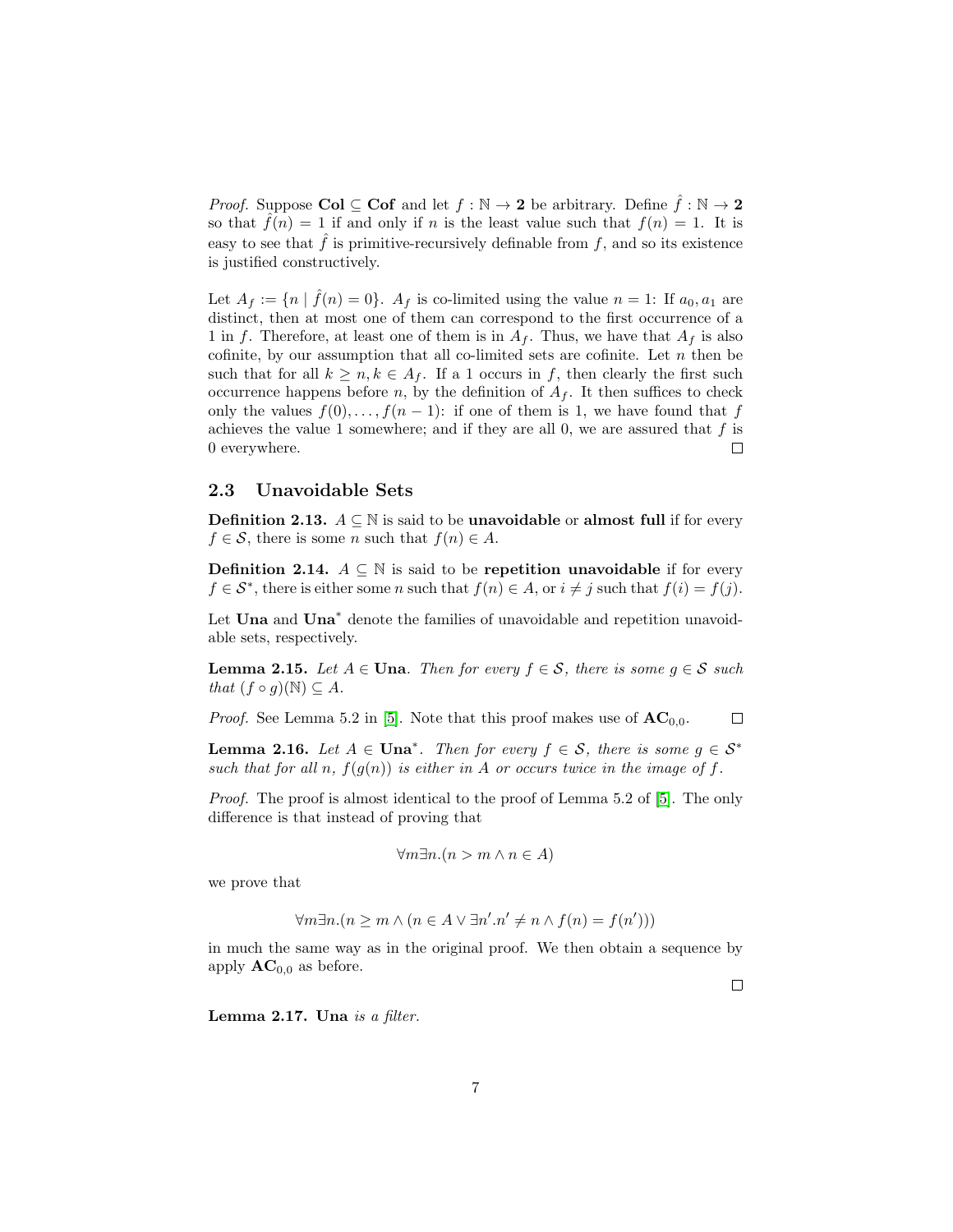*Proof.* Let A, B be unavoidable, and let  $f \in \mathcal{S}$ . Let  $g \in \mathcal{S}$  be as in [2.15.](#page-6-1) Since  $\mathcal{S}$ is closed under composition,  $f \circ g \in \mathcal{S}$ . Since B is unavoidable, there is an n such that  $f(g(n)) \in B$ . By the previous lemma,  $f(g(n)) \in A$ , so  $f(g(n)) \in A \cap B$ .  $\Box$ 

Lemma 2.18. Una<sup>\*</sup> is a filter.

Proof. Similar to the above proof.

#### Lemma 2.19. Una<sup>∗</sup> ⊆ Una.

Proof. Obvious.

#### Lemma 2.20. Col ⊆ Una<sup>∗</sup>

*Proof.* Suppose A is co-limited by the value n and suppose  $f \in S^*$ . Check the values of  $f(0), \ldots, f(n)$ . This is a finite list of numbers, so of course we may check for repetition. If there is repetition, we are done. If not, then  $f(0), \ldots, f(n)$  constitute  $n+1$  distinct numbers, and so  $f(i) \in A$  for some  $i \leq n$ by co-limitedness of A.  $\Box$ 

### <span id="page-7-1"></span>Lemma 2.21. Una<sup>\*</sup> ⊆ Col  $\Rightarrow$  LPO.

*Proof.* Suppose  $\text{Una}^* \subseteq \text{Col}$  and let  $f : \mathbb{N} \to \textbf{2}$  be arbitrary. Define  $\hat{f} : \mathbb{N} \to \textbf{2}$ so that  $\tilde{f}(n) = 1$  if and only if  $s \leq n \leq 2s$  where s is the first occurrence of a 1 in f (if it exists), and 0 otherwise. Once more,  $\hat{f}$  is primitive-recursively definable from f.

Let  $A_f := \{ n \mid \hat{f}(n) = 0 \}.$   $A_f$  is repetition unavoidable: if  $g \in \mathcal{S}^*$ , then first check the value that  $\hat{f}$  takes at  $g(0)$ . If  $\hat{f}(g(0)) = 0$ , we are done. If  $\hat{f}(g(0)) = 1$ , then we have that  $s \leq g(0) \leq 2s$  where s is the first occurrence of a 1 in f. Then check the values of  $g(0), g(1), \ldots, g(g(0)), g(g(0) + 1)$ . If there is repetition in this list, we are done. Since  $g \in \mathcal{S}^*$ , we may then suppose that this list is strictly increasing. Thus,  $g(g(0)+1) > 2g(0) \geq 2s$  and so  $g(g(0)+1) \in A_f$ .

By assumption, this means that  $A_f$  is co-limited. Suppose then it is co-limited by the value  $k$ . If  $f$  does achieve the value one at some point, then the first such occurrence s must occur before k:  $s, \ldots, 2s$  are  $s + 1$  distinct numbers not in  $A_f$ , so  $s < k$ . Therefore, we may decide as before whether or not f achieves the value 1 by only looking at the finitely many values  $f(0), \ldots, f(k-1)$ .  $\Box$ 

# <span id="page-7-0"></span>3 Cofiniteness for Decidable Subsets

We briefly turn our attention to notions of cofiniteness for decidable subsets. Let  $\mathcal{P}_{\text{dec}}(\mathbb{N})$  denote the collection of decidable subsets of  $\mathbb{N}$ . All of the classes of subsets we have introduced can obviously be recast in terms of  $\mathcal{P}_{\text{dec}}(\mathbb{N})$  instead of  $\mathcal{P}(\mathbb{N}).$ 

As it turns out, Cof and Col as well as Col and Una<sup>\*</sup> remain separated, even after restrict them to decidable subsets:

 $\Box$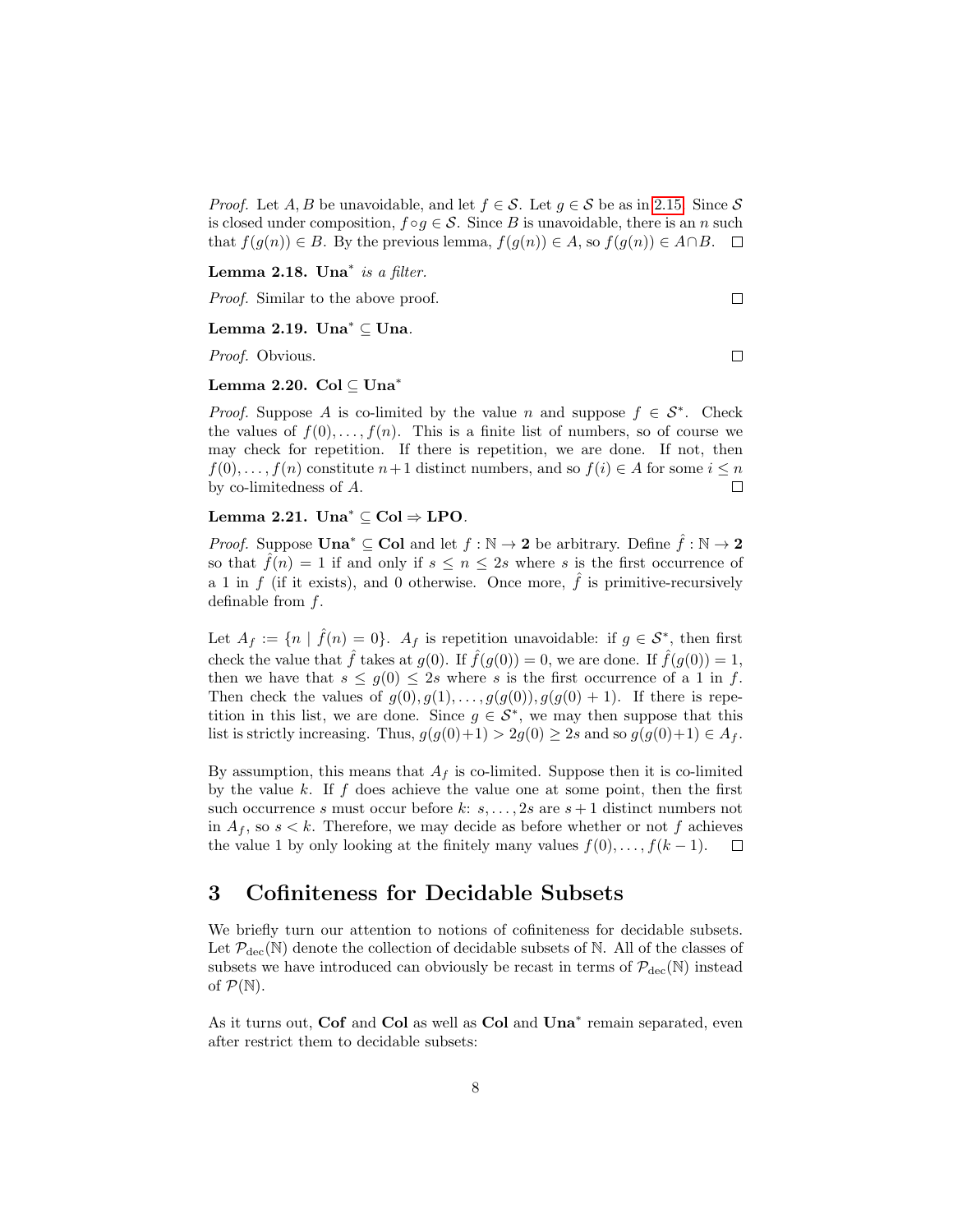Lemma 3.1. Col ⊆ Cof  $\Rightarrow$  LPO and Una<sup>\*</sup> ⊆ Col  $\Rightarrow$  LPO still hold, even if we take those families to range over  $\mathcal{P}_{\text{dec}}(\mathbb{N})$  instead of  $\mathcal{P}(\mathbb{N})$ .

Proof. Examination of the proofs of [2.12](#page-5-1) and [2.21](#page-7-1) shows that the counterexamples that were constructed were always decidable.  $\Box$ 

However, we have good evidence that **Una** and **Una**<sup>\*</sup> cannot be separated within  $\mathcal{P}_{\text{dec}}(\mathbb{N})$ :

#### Lemma 3.2.

$$
M \Rightarrow Una \cap \mathcal{P}_{dec}(\mathbb{N}) \subseteq Una^* \cap \mathcal{P}_{dec}(\mathbb{N}).
$$

*Proof.* Let A be unavoidable and decidable, and let  $f \in \mathcal{S}^*$ . Our claim is that

$$
\exists i, j \in \mathbb{N}. (f(i) \in A \lor (i \neq j \land f(i) = f(j))
$$

which would complete the proof. Since  $A$  is decidable, the entire matrix of this formula is decidable with respect to  $i, j$ . Thus, by Markov's principle, it suffices to show

$$
\neg \neg \exists i, j \in \mathbb{N}. (f(i) \in A \lor (i \neq j \land f(i) = f(j))
$$
  

$$
\equiv \neg \forall i, j \in \mathbb{N}. (f(i) \not\in A \land (i = j \lor f(i) \neq f(j)).
$$

This last formula says that it can't be the case that  $f$  never hits  $A$  while also being injective. Since  $f$  is increasing, this means that it can't be that  $f$  never hits A while also being strictly increasing. This of course follows from the unavoidability of A.

 $\Box$ 

#### <span id="page-8-0"></span>3.1 Dense Sets

We now introduce a unique notion of cofiniteness for decidable subsets.

Let  $A \subseteq \mathbb{N}$  be decidable. For any number n and function  $f : \mathbb{N} \to \mathbb{N}$ , let  $A_{f,n} := \{ k \mid k \leq n \wedge f(k) \in A \}.$ 

We shall say that A is **dense** if for every  $f \in \mathcal{S}$  we have that

$$
\lim_{n \to \infty} \frac{|A_{f,n}|}{n+1} = 1.
$$

Let **Dense**  $\subseteq \mathcal{P}_{\text{dec}}(\mathbb{N})$  denote the family of dense subsets.

Notice that decidability of A is required so that  $|A_{f,n}|$  can be computed. It is then not obvious how this definition could be extended to arbitrary (possibly undecidable) subsets of N.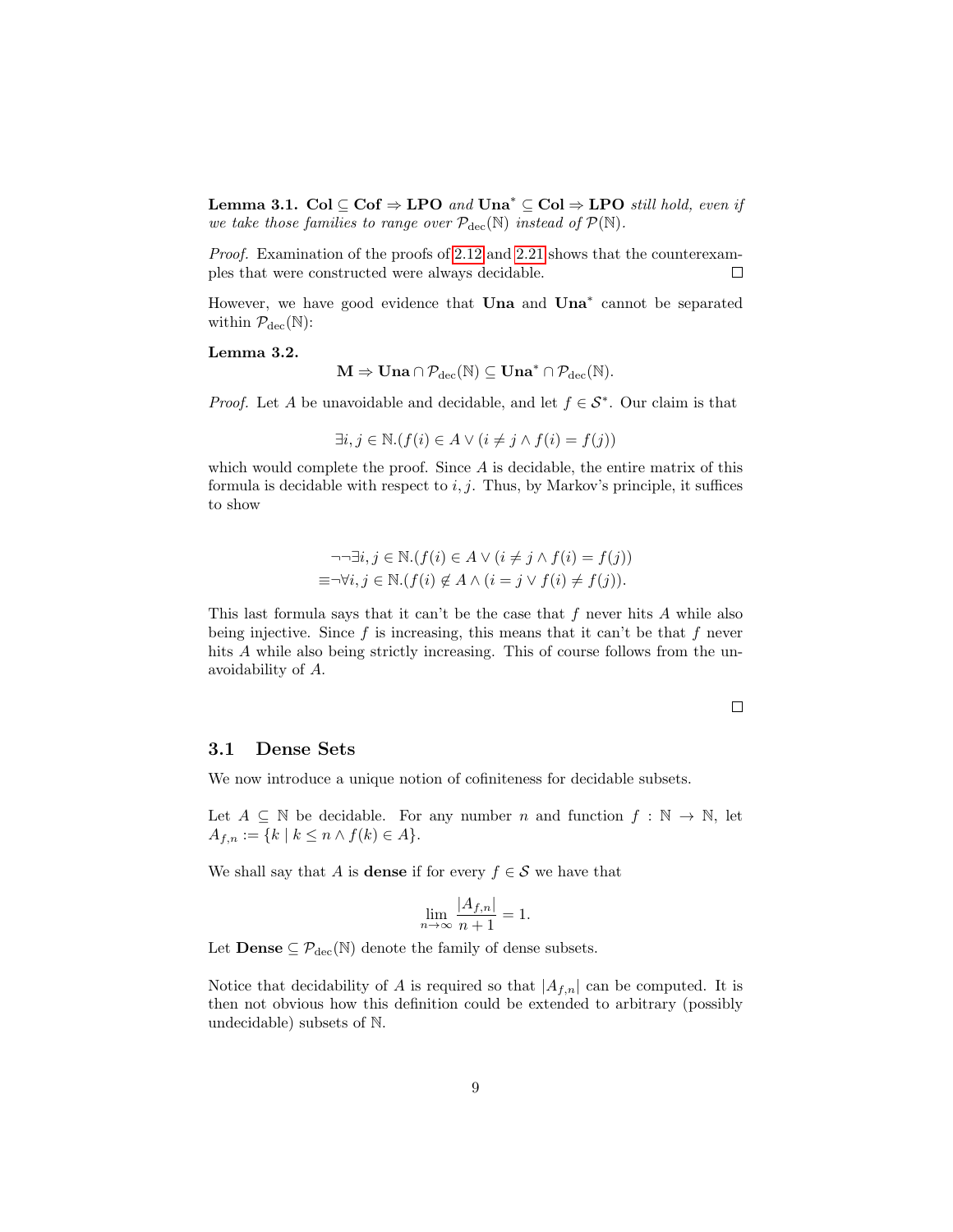It is fairly obvious that N is dense, and that dense sets are upward closed. Showing that they are closed under intersection is a bit more interesting. To do so, keep the following basic combinatorial lemma in mind:

**Lemma 3.3.** Let  $A, B$  be finite sets. Then  $|A \cup B| = |A| + |B| - |A \cap B|$ .

We now proceed with a proof that dense sets are closed under intersection:

<span id="page-9-0"></span>Lemma 3.4. Dense is a filter.

*Proof.* Suppose  $A, B$  are dense. Let f be a strictly increasing function and let  $\varepsilon > 0$  be arbitrary. Since A and B are dense, there are  $N_0, N_1$ , respectively, such that for every  $n \geq N_0$  we have that

$$
\frac{|A_{f,n}|}{n+1} > 1 - \frac{\varepsilon}{2}
$$

and for every  $n \geq N_1$  we have that

$$
\frac{|B_{f,n}|}{n+1} > 1 - \frac{\varepsilon}{2}
$$

Take  $N := \max(N_0, N_1)$ , and let  $n \geq N$ . By the above lemma, we have that

$$
|(A \cap B)_{f,n}| = |A_{f,n} \cap B_{f,n}|
$$
  
= |A\_{f,n}| + |B\_{f,n}| - |(A \cup B)\_{f,n}|  

$$
\ge |A_{f,n}| + |B_{f,n}| - (n+1).
$$

Dividing out by  $n + 1$  yields

$$
\frac{|(A \cap B)_{f,n}|}{n+1} \ge \frac{|A_{f,n}|}{n+1} + \frac{|B_{f,n}|}{n+1} - 1
$$
  
>  $(1 - \frac{\varepsilon}{2}) + (1 - \frac{\varepsilon}{2}) - 1$   
=  $1 - \varepsilon$ .

#### Claim 3.5. Col  $\subseteq$  Dense.

*Proof.* Let  $A$  be co-limited via the value  $k$ , and let  $f$  be strictly increasing. Given  $\varepsilon > 0$ , pick N such that  $\frac{N}{N+k} > 1 - \varepsilon$ . By co-limitedness, among  $f(0), \ldots, f(k)$ there is some  $f(i) \in A$ . Likewise, among  $f(0), \ldots, f(i-1), f(i+1), \ldots, f(k), f(k+1)$ 1) we may find some  $f(j) \in A$ . More generally, for any n we may find n elements of A among  $f(0), \ldots, f(k+n-1)$ . Thus,  $|A_{f,k+n-1}| \geq n$ . If  $n \geq N$ , we then have that

$$
\frac{|A_{f,k+n-1}|}{k+n} \ge \frac{n}{k+n} \ge \frac{N}{k+N} > 1-\varepsilon.
$$

 $\Box$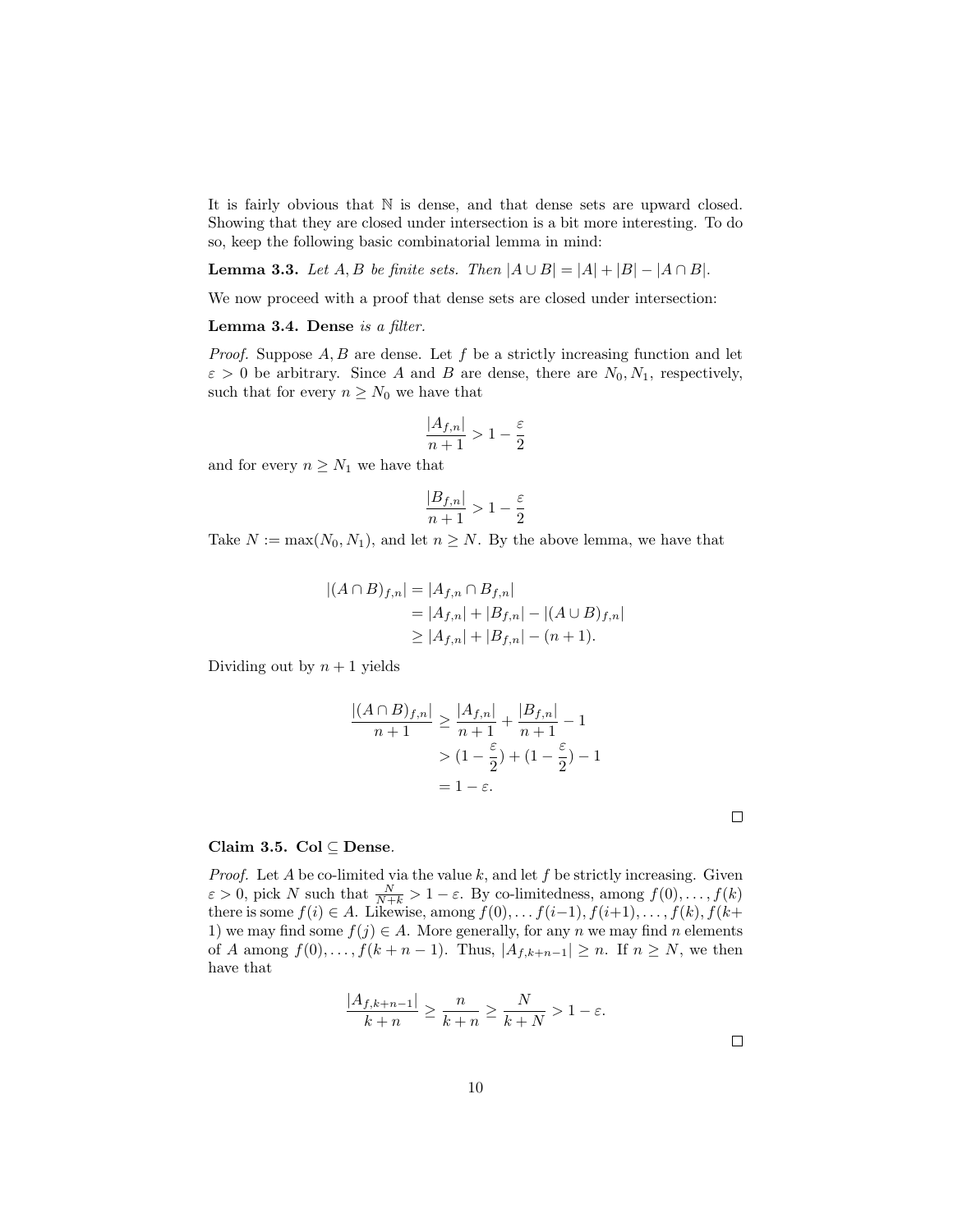#### Claim 3.6. Dense ⊆ Una.

*Proof.* Let A be dense and  $f \in S$ . By density, there is some N such that  $\frac{A_{f,N}}{N+1} \geq \frac{1}{2}$ . Thus,  $A_{f,n}$  contains at least one element.  $\Box$ 

#### Claim 3.7. (Una  $\subseteq$  Dense)  $\Rightarrow$  LPO.

*Proof.* Suppose **Una**  $\subseteq$  **Dense** and let  $f : \mathbb{N} \to 2$  be arbitrary. Define  $\hat{f}$  and  $A_f$  as in [2.21.](#page-7-1) As before,  $A_f$  is repetition unavoidable and thus unavoidable. Therefore,  $A_f$  is dense by assumption, and so there is some N such that for all  $n \geq N$  we have that

$$
\frac{|(A_f)_{\mathrm{id},n}|}{n+1} \ge \frac{2}{3}.
$$

If s is the first occurrence of a 1 in f, then clearly,  $2s \leq N$ , since the proportion of 1's below 2s in  $A_f$  is exactly  $\frac{1}{2}$ . Therefore, we may decide whether or not f achieves the value 1 by checking  $f$  up to  $\frac{N}{2}$ .

 $\Box$ 

We end with section with a couple of open questions:

- 1. Can the notion of density be reasonably defined on all subsets of N?
- 2. Can Dense and Col be separated constructively?
- 3. Call A weakly dense if for every strictly increasing  $f$ , we have that

$$
\lim_{n \to \infty} \frac{|A_{f,n}|}{n+1} > 0.
$$

Call A uniformly weakly dense if there is some  $p \in (0, 1]$  such that for every f strictly increasing, we have that

$$
\lim_{n \to \infty} \frac{|A_{f,n}|}{n+1} > p.
$$

How do the notions of dense, weakly dense, and uniformly weakly dense relate?

# <span id="page-10-0"></span>4 Binary Ramsey Theorems

In this section we will concern ourselves with questions about binary relations on N. We shall extend our notions of cofiniteness to cover binary relations as well. We will recall the Finite Ramsey Theorem and show that binary co-limited relations are closed under intersection.

Throughout this section we shall take a graph to be simple and undirected, i.e. an irreflexive and symmetric binary relation.

Recall the following constructively valid result, due to Ramsey: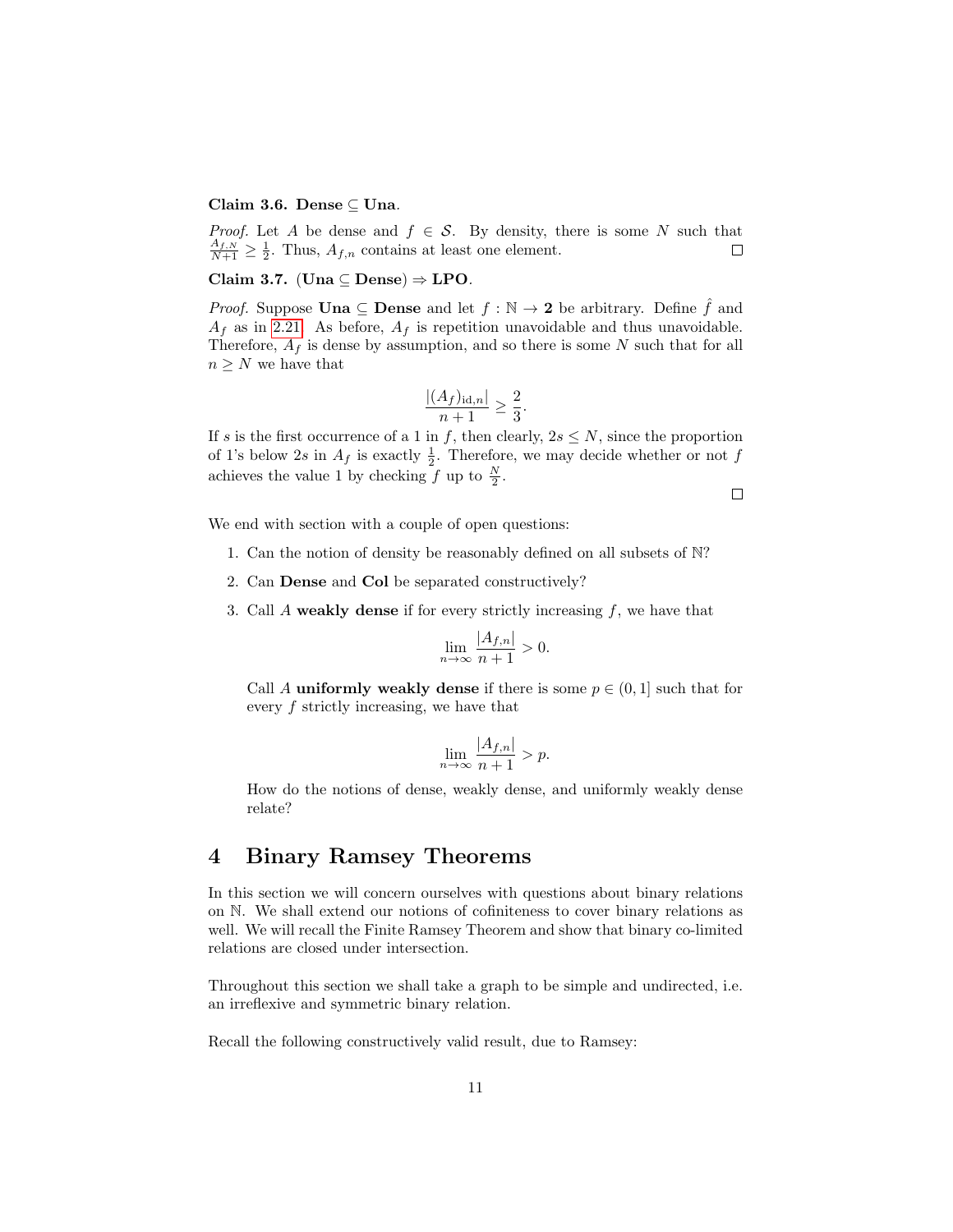**Theorem 4.1** (Finite Ramsey Theorem). For any natural numbers  $n, k$ , there is a natural number N such that for every graph G of size N with edges colored using  $k$  colors, there is a n-sized clique in  $G$  of homogeneous coloring.

Letting  $k = 2$ , we obtain the following corollary:

<span id="page-11-1"></span>**Corollary 4.2.** For any natural number n, there is a natural number  $N$  such that for any decidable, symmetric and irreflexive binary relation R on N, we have that for every set  $A = \{a_0, \ldots, a_{N-1}\}\$ , there is either an R-n-clique in A or an  $\overline{R}$ -n-clique in A.

We now define some classes of binary relations which in some sense correspond with the notions of cofiniteness which we discussed earlier.

**Definition 4.3.** Let R be a binary relation on N. We say that R is **unavoid**able if for every  $f \in \mathcal{S}$  there are  $m, n$  such that  $R((f(m), f(n))$ .

<span id="page-11-0"></span>**Lemma 4.4.** Let R, S be unavoidable. Then  $R \cap S$  is unavoidable.

Proof. See Theorem 6.5 of [\[5\]](#page-13-2).

 $\Box$ 

It is worth noting that the proof in Veldman and Bezem makes use of monotone bar induction, a rather strong intuitionistic principle in Brouwerian analysis. A testament to its strength is that it is inconsistent with other constructive principles, namely Church's thesis (see 8.6.1 of [\[5\]](#page-13-2)). Veldman and Bezem further show that  $CT$  is able to prove the negation of [4.4,](#page-11-0) showing that the use of bar induction is necessary for their proof. Nonetheless, a proof avoiding the use of bar induction is given by Coquand within the alternative framework of inductive definitions.[\[3\]](#page-13-3)

We shall prove similar results in the cases of cofinite, dense, and co-limited binary relations which avoids the use of this principle.

**Definition 4.5.** Let R be a binary relation on N. We say that R is **cofinite** if there is an N such that for all  $m \neq n \geq N$ ,  $R(m, n)$ .

**Lemma 4.6.** Let R, S be cofinite. Then  $R \cap S$  is cofinite.

Proof. Trivial.

**Definition 4.7.** Let R be a decidable binary relation on N. We say that R is dense if for every  $f \in \mathcal{S}$  the proportion of edges among  $f(0), \ldots, f(n)$  in R tends to 1 as  $n$  tends to infinity.

**Lemma 4.8.** Let R, S be dense. The  $R \cap S$  is dense.

Proof. Similar to the proof of [3.4.](#page-9-0)

 $\Box$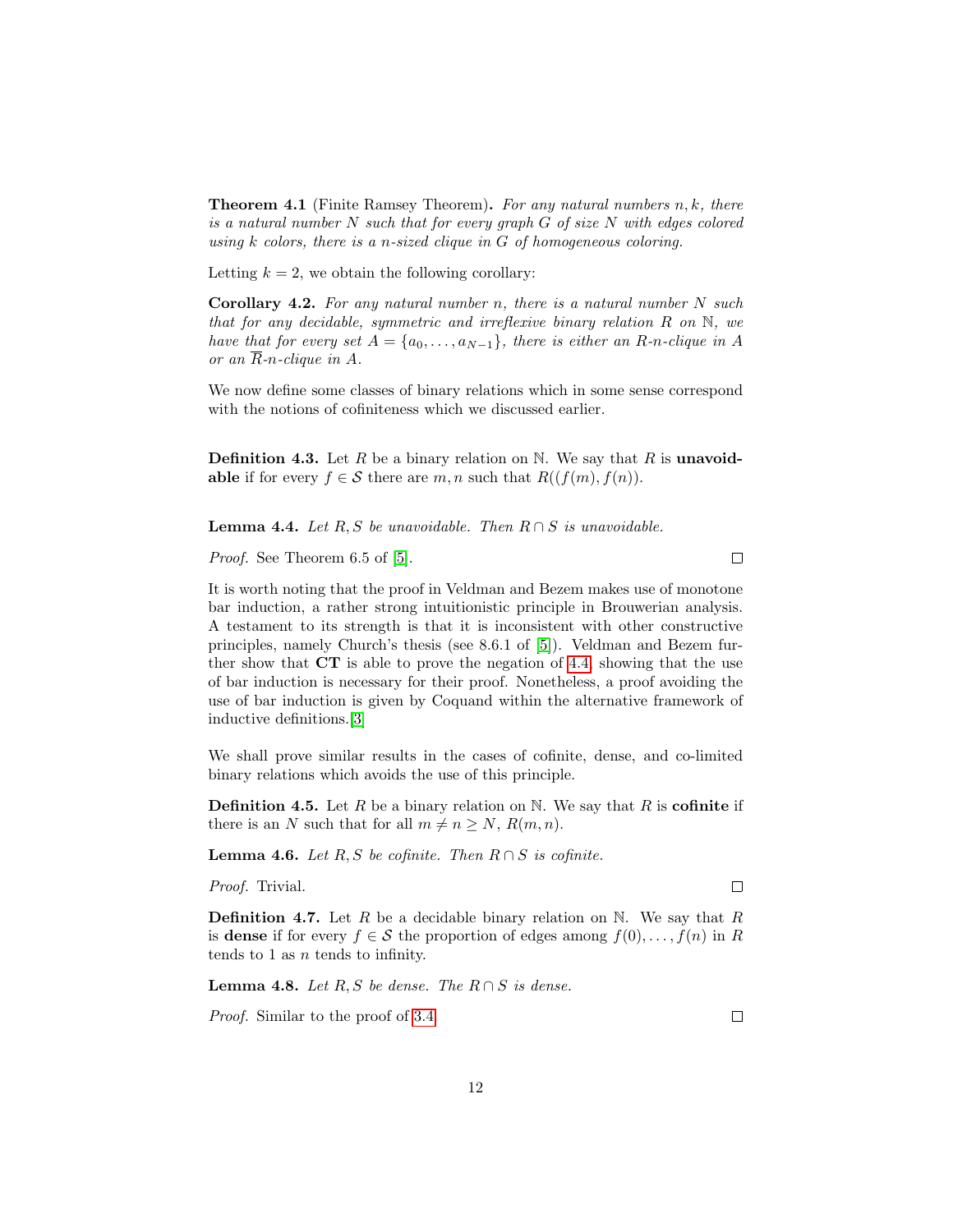Much more interesting is the proof that co-limited relations are closed under intersection:

**Definition 4.9.** Let R be a binary relation on N. We say that R is co-limited if there is a k such that for all  $a_0, \ldots, a_{k-1}$  distinct, there are  $i \neq j < k$  such that  $R(a_i, a_j)$ .

Using [4.2,](#page-11-1) we immediately obtain the desired result for decidable relations:

**Lemma 4.10.** Let R, S be decidable and co-limited. Then  $R \cap S$  is co-limited.

*Proof.* Let  $R, S$  be co-limited via the values  $n, k$  respectively, and without loss of generality, suppose  $n \geq k$ . By [4.2,](#page-11-1) there is an N such that for every  $A = \{a_0, \ldots, a_{N-1}\}\$  we have that either there is an R-n-clique in A or an  $\overline{R}$ -*n*-clique in A. The second case is ruled out, since R is co-limited by n. Thus, there is an  $R$ -n-clique in A, whose elements we will denote by  $a_{i_1}, \ldots, a_{i_n}$ . Since  $k \leq n$ , it follows from the co-limitedness of S that there are  $a_{i_j} \neq a_{i_k}$  such that  $S(a_{i_j}, a_{i_k})$ . Since they are elements of the R-clique, we also have that  $R(a_{i_j}, a_{i_k})$ . Thus,  $(R \cap S)(a_{i_j}, a_{i_k}).$ 

This is true for arbitrary A, so we see that  $R \cap S$  is co-limited by N.  $\Box$ 

Can we extend this result to arbitrary relations? First, we need the following lemma:

**Lemma 4.11.** Let  $R$  be co-limited. For every natural number  $l$ , there is a number N such that for all  $a_0, \ldots, a_{N-1} \in \mathbb{N}$  distinct, there are  $a_{i_1}, \ldots, a_{i_l}$ distinct such that they are a clique in R.

*Proof.* Suppose that R is co-limited via the number k. Let  $n := max(k, l)$  and let N be the number corresponding to n from [4.2.](#page-11-1) Let  $A = \{a_0, \ldots, a_{N-1}\}\$  be an arbitrary set of N distinct numbers.

Our strategy now is to construct an *n*-clique in  $A$  by iteratively building up a decidable sub-relation of R in A by repeatedly applying Corollary 4.2.

Let  $S_0 := \emptyset$ , the empty relation. From  $S_i$ , use the corollary to see if there is an  $S_i$ -n-clique or a  $\overline{S_i}$ -n-clique in A. In the former case, we are done, since  $S_i \subseteq R$ . In the latter case, use the co-limitedness of R to find some  $(a, b) \in R$  which is in the  $\overline{S_i}$ -n-clique. Then let  $S_{i+1} := S_i \cup \{(a, b)\}.$ 

It is easy to see by induction that each  $S_i$  is indeed contained in R and is decidable. Therefore, this algorithm is well-defined. Furthermore, the number of edges in  $S_i$  is strictly increasing in i, since we are always adding a new edge from an  $S_i$ -clique. Therefore, we know this algorithm must terminate and give us an R-n-clique in A in at most  $\frac{N(N-1)}{2}$  $\frac{N(N-1)}{2}$  $\frac{N(N-1)}{2}$  stages. <sup>2</sup>

<span id="page-12-0"></span> $\sqrt[2]{2}$ For the reader that prefers a tighter bound, Turán's Theorem tells us that a graph on N vertices without a *n*-clique can have at most  $\lfloor \frac{N^2(n-2)}{2(n-1)} \rfloor$  edges.